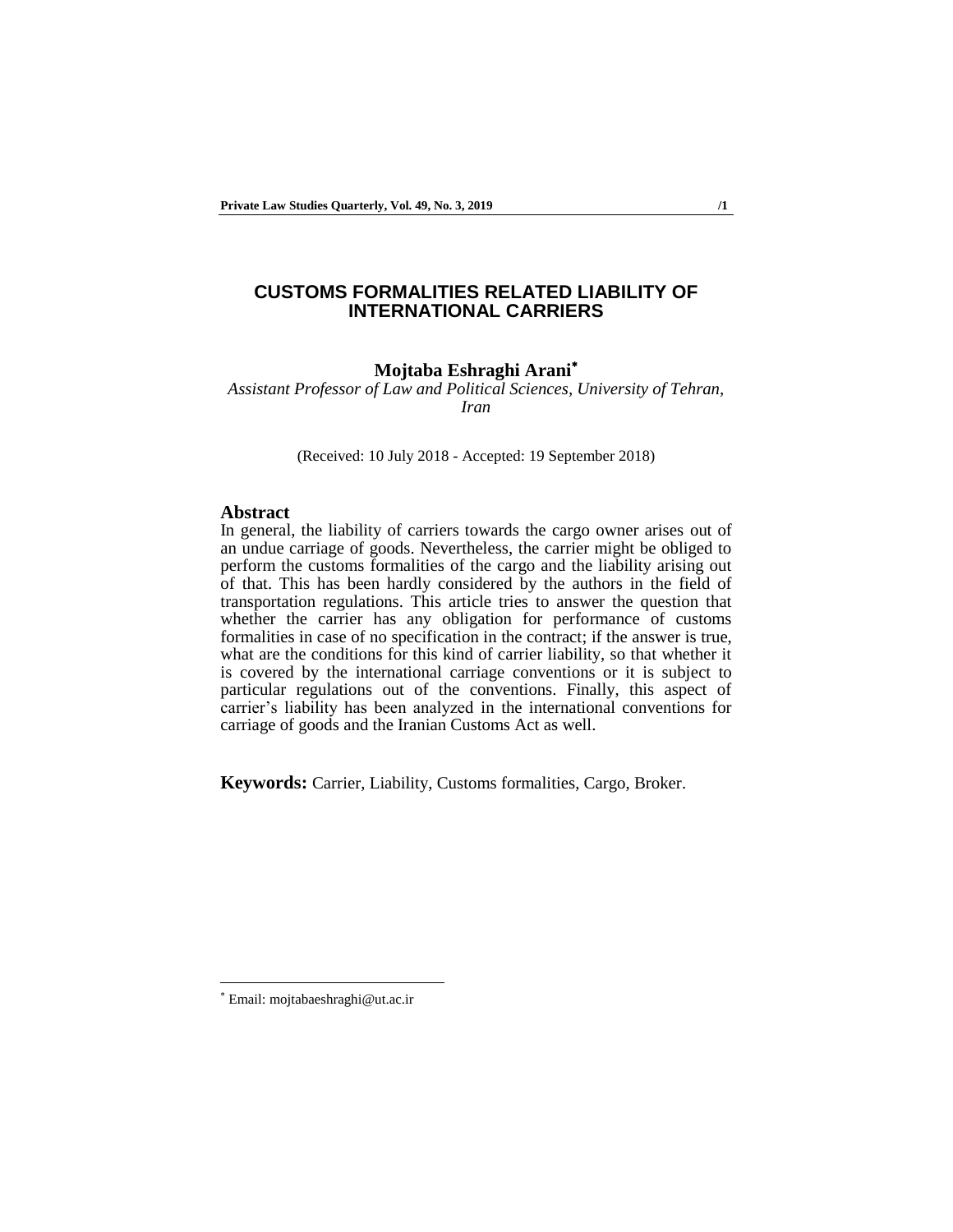# **ANALYSIS OF THE RECOGNITION AND ENFORCEMENT OF FOREIGN INTELLECTUAL PROPERTY JUDGMENTS IN THE LIGHT OF THE SPECIAL NATURE OF THESE PROPERTIES**

### **Fatemeh Alsadat Iravani Mohajeri**

*PhD Student of Private Law, Tarbiat Modares University, Tehran, Iran*  **Morteza Nassiri**

*Associate Professor of Law, Tarbiat Modarres University, Tehran, Iran* **Mahmoud Sadeghi**

*Associate Professor of Law, Tarbiat Modarres University, Tehran, Iran*

(Received: 30 June 2018 - Accepted: 22 July 2019)

### **Abstract**

The recognition and enforcement of foreign intellectual property judgments as the result of other substantive issues in conflict of law (jurisdiction and governing law) are in these cases. Due to the increasing international trade relations, especially with respect to intellectual property rights, the number of such claims has increased, and the need to internationally recognize and enforce the judgments issued in this area is felt in different ways. Given the background of the issue in international documents, this issue is not examined long ago, and recently some nonbinding legal principles have been adopted by some foreign law institutes. Iranian law is silent in this regard and only the general provisions of Iran's civil law and the law on the enforcement of civil judgments can be invoked. The main issue of this article is that given the specific nature of intellectual property rights, it is necessary to address is the existing system sufficient to recognize and enforce the judgments of foreign intellectual property, or does it require the formulation of specific rules in this regard?

**Keywords:** Foreign judgments, Conflict of laws, Intellectual property rights, Recognition and enforcement, Public interest.

-

Corresponding Author Email: drmortezanassiri@gmail.coml.com

<sup>\*</sup>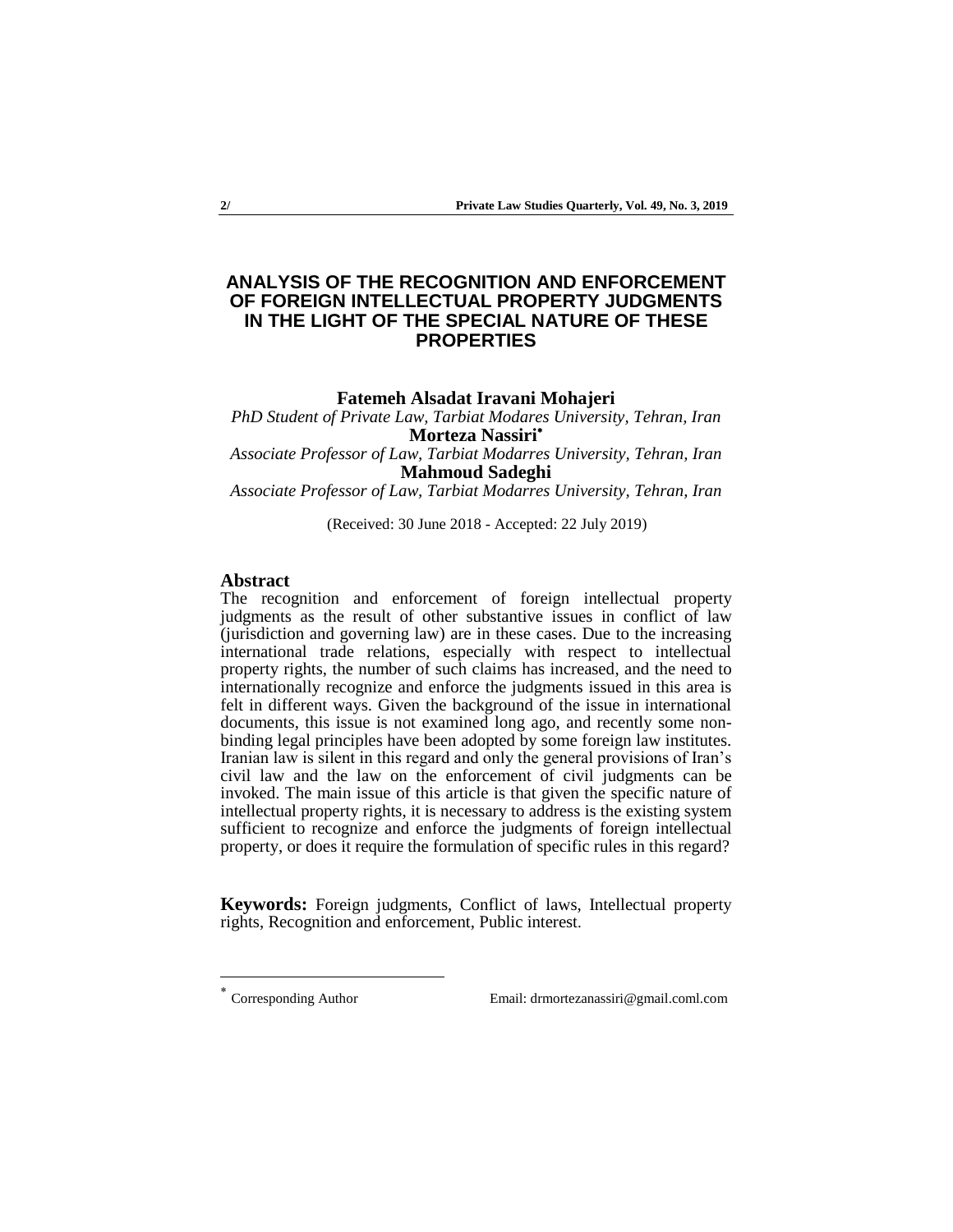# **APPROACH OF IRAN'S LEGAL SYSTEM TO KEY INDICATORS OF CORPORATE GOVERNANCE OF JOINT STOCK COMPANIES**

#### **Bahram Taghipour**

*Assistant Professor of Law and Political Science, Kharazmi University, Tehran, Iran* 

**Hossein Abedini**

*PhD in Jurisprudence and Private Law, Kharazmi University, Tehran, Iran*

(Received: 7 August 2018 - Accepted: 1 December 2018)

### **Abstract**

Corporate Governance may vary from one country to another, given the approach that different legal systems have for managing corporate companies. The "English-American" and "European" models are among the most important approaches to the Corporate Governance System. There are serious differences between them due to the kind of "Key Indicators of the Corporate Governance System"; such as the proportions in ownership and control, and the amount of Costs of Agency, disclosure rate and the amount of attention paid to the rights of minority shareholders. The approach of each legal system to these indicators leads to a different corporate governance system for them. In Iran's law, there is no special statutory law regarding the "corporate governance system" and different regulations relevant to Joint Stock Companies, such as the "Legislative Bill of 1968". The regulations and guidelines for the "Corporate Governance System" illustrate the weak approach of the Iranian legal system to all of these key indicators. Hence, it is necessary to take legislative measures based on the native-based approach, based on these characteristics, especially in terms of ownership separation from control, reduction of representation costs, and strong protection of the rights of minority shareholders.

**Keywords:** Corporate governance, Key indicators, Ownership and control, Cost of Agency, Joint stock companies, Iran's law.

-

Corresponding Author Email: Taghipour.bahram@yahoo.fr

<sup>\*</sup>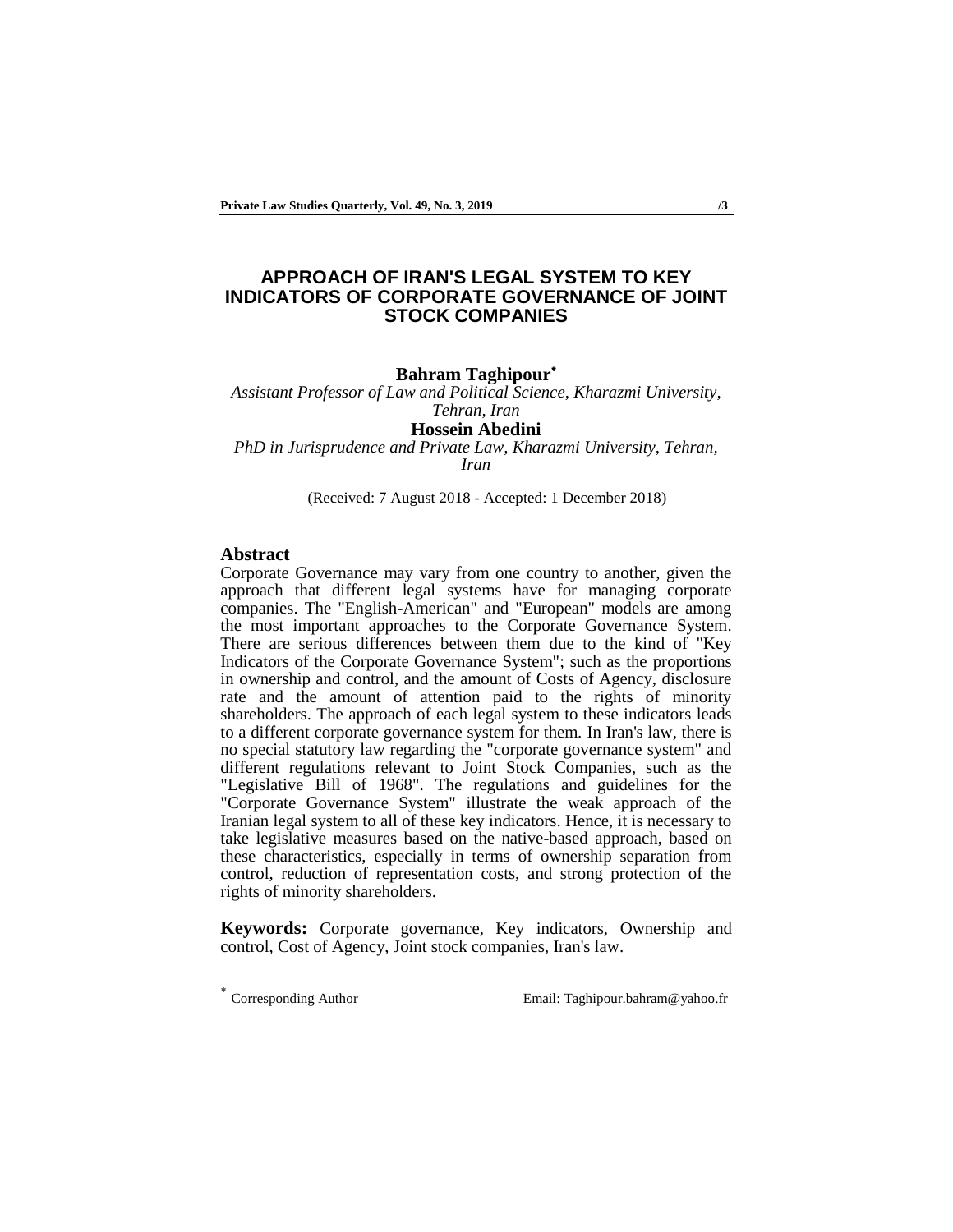# **RETURNING OF POSSESSION WILL IN IRANIAN CIVIL LAW, A COMPARATIVE STUDY IN EGYPTIAN AND ENGLISH LAW**

# **Ali Taghizadeh**

*Assistant Professor of Law, Allameh Tabataba'i University, Tehran, Iran*  **Gholamhossein Asgari** *PhD Student in Private Law, Kish International Campus, University of* 

*Tehran, Kish, Iran* 

(Received: 7 August 2018 - Accepted: 22 July 2019)

### **Abstract**

Apart from the fact that "Possession Will" is known as unilateral or bilateral contract, it is also accepted as returnable or revocable by testator in the statutes of the most states. But the views are different to the fact that the testator has the right to forfeit his returning of possession will from himself or not. In Iranian Civil Law and Imamiyeh Jurisprudence, if this clause included from within the will, it would be certainly unreliable. If this right of forfeiting is concluded with within bilateral contract some lawyers know it null because it is contrary to spiritual law and some of them know it correct. In Egyptian Law, this clause is null. In English Law because returning of the possession will is counted as essential elements of that, it is not merely right and to take consideration of forfeiting this right is impossible. This research is to describe this right and present a comparative study with Egyptian and English Law to earn common basis and choice view that has most conformity parallel to statute and Imamiyeh Jurisprudence.

**Keywords:** Possession wills, Bilateral contract, Returning of will, Forfeited of right, Bilateral or unilateral contract.

\*

-

Corresponding Author Email: taghizadeh@atu.ac.ir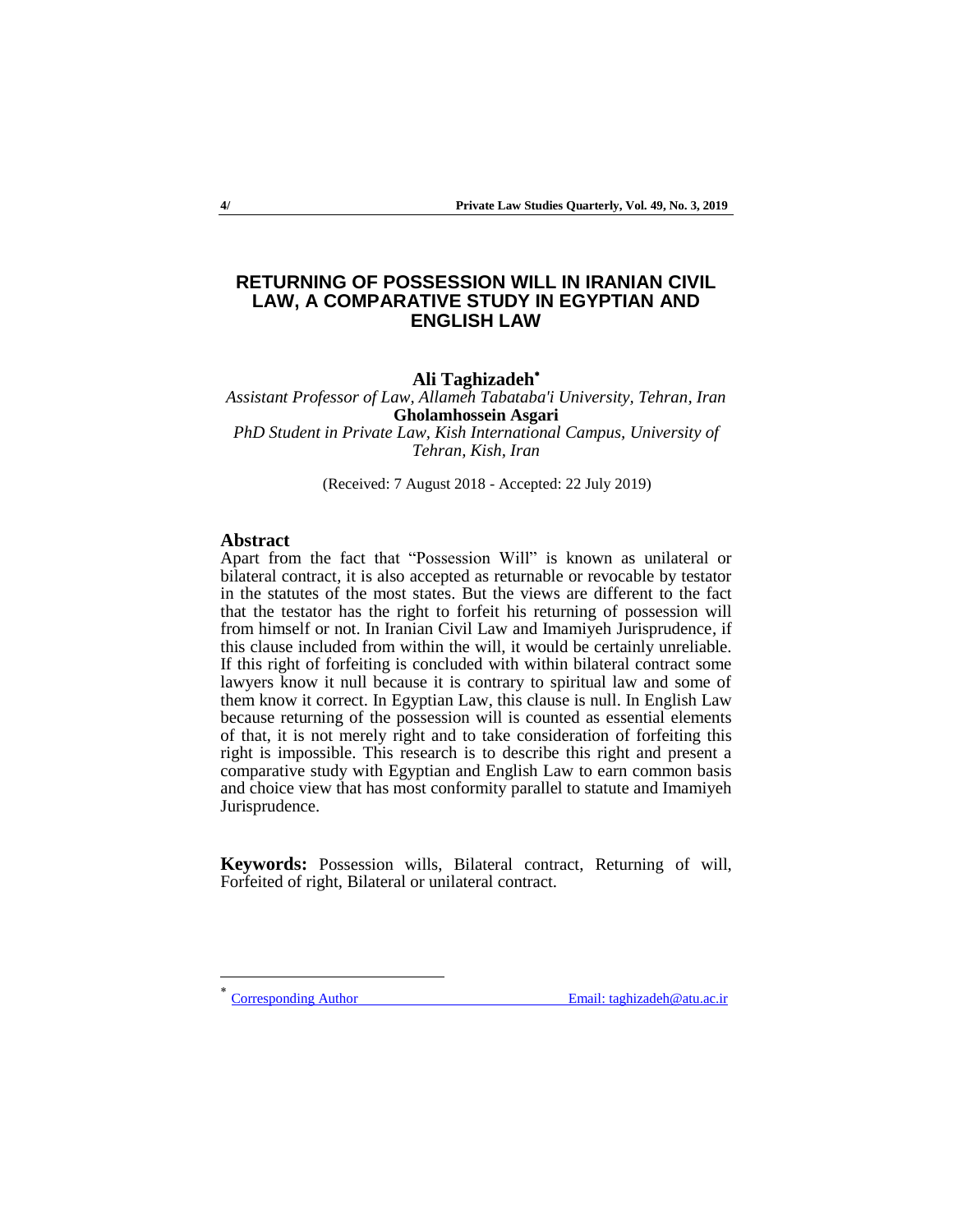### **EVADE THE NET OF LAW USING TRANSACTION**

### **Seyed Mahdi Dadmarzei**

*Assistant Professor of Private Law, Law Faculty of Qom University, Qom,* 

*Iran*

#### **Mohammad Bafahm**

*PhD Student of Private Law, Qom University, Qom, Iran*

(Received: 9 September 2018 - Accepted: 22 July 2019)

# **Abstract**

Transaction in Imamieh jurisprudence and Iran law has the unique status that is provided for the realization of the supremacy of will and liberty of contract. So, it distinguishes Iran law from other countries. The legislator seem to have allowed persons by using their transactions to evade mandatory law, which has been anticipated about other transactions, while at the same time reaching out to their intended purposes. From this point of view, the discussion of "evade the net of law using transaction" is introduced. At first glance, the acceptance of this article is simply not possible, since it confronts the law with annulations doubt, but the Imamieh jurisprudence and the Iran law have accepted the principle. The present study examines and analyzes the applicability of the transaction as a means of evading the net of law and the scope of this feature.

**Keywords:** Breach of law**,** Supremacy of will**,** Legitimate, Iran law.

\*

-

Corresponding Author Email:dadmarzism@yahoo.com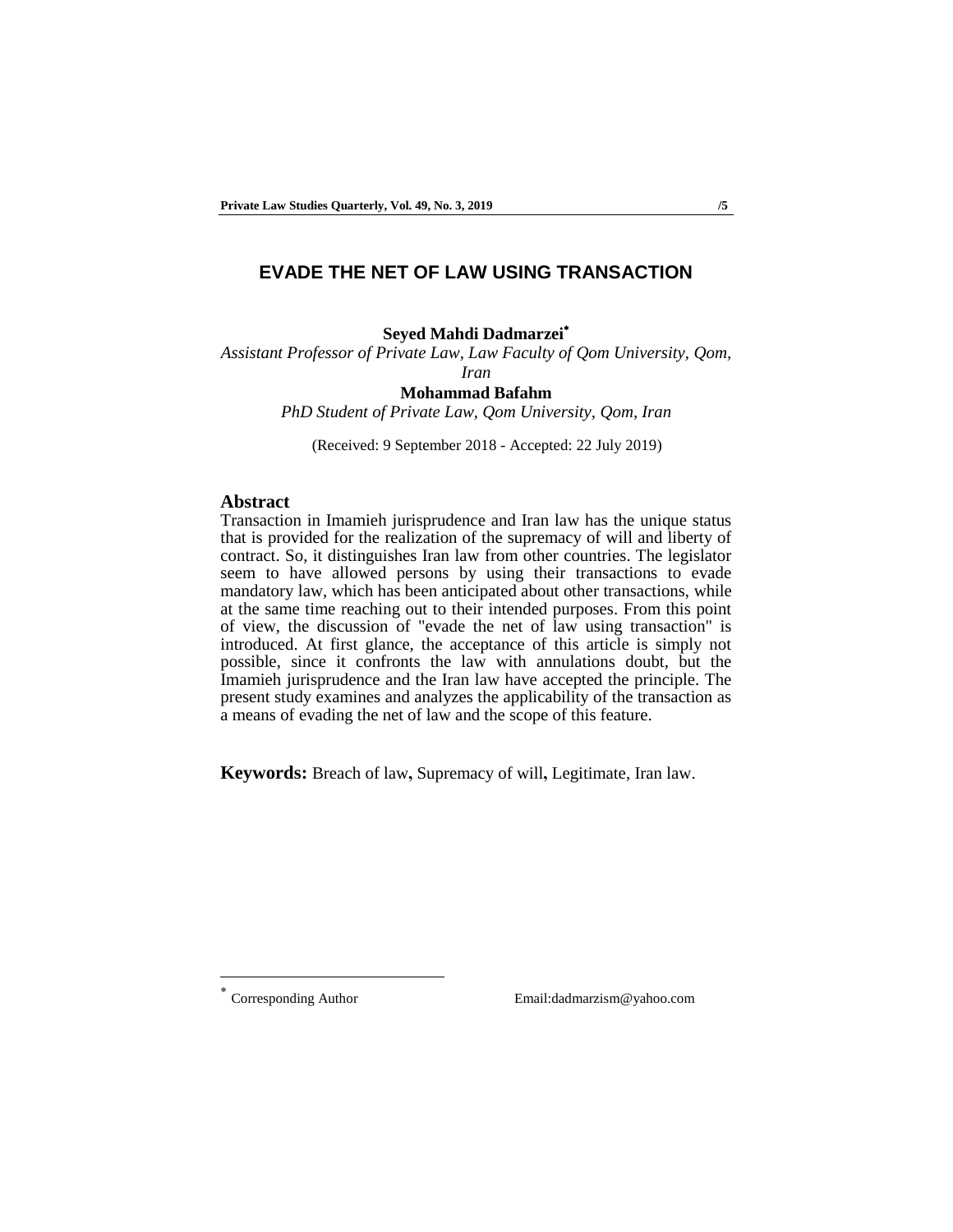# **ASSESSMENT OF ACCESS TO JUSTICE IN THE CIVIL JUSTICE SYSTEM OF IRAN**

**Morteza Shahbazinia**

*Associate Professor of Private Law, Tarbiat Modarres University, Tehran, Iran*

**Mojtaba Hemmati**

*Assistant Professor of Public Law, University of Judicial Sciences and Administrative Services, Tehran, Iran*

#### **Seddigeh Javan**

*PhD in Private Law, Tarbiat Modarres University, Tehran, Iran*

(Received: 7 February 2018 - Accepted: 29 November 2018)

#### **Abstract**

Access to justice should be outlined as one of the fundamental principles in the Civil Procedure. It is an indicator of efficient judiciary and a measure of social justice. Access to justice can be analyzed in terms of physical access and qualitative access. The purpose of physical access is to perform the proper allocation of facilities and resources through the distribution system of qualifications, the systematic development of physical spaces, and so on. By the way, this can make the judicial system more efficient. Qualitative access is a fair trial within a reasonable time, without undue delay, with standard costs, and ultimately achieving the appropriate compensation and enforceability of the result. In other words, if access to justice is inexpensive and quality of procedure and outcome is at a high level, it can be said that the justice is more readily accessible. Real users try to diagnose accessible justice to examine their experiences of costs and quality. The measurement is done by examining three features of dispute settlement: costs, quality of procedure and quality of outcome. Therefore, this research emphasizes on user-centric approach and the findings are presented based on interviews with actual judicial users. The research method is descriptive-analytical with a library and documents survey that referred to the survey population through questionnaires. The results of the data showed that quality of procedure and quality of outcome is desirable from perspective of users but costs (such as financial costs, opportunity costs and intangible costs) are undesirable. Effective and efficient services require investment in time and quality to reduce the length of the proceedings and provide high quality sentences. The usual cost to people can guarante the access to justice in Iran's civil justice system.

**Keywords:** Access to justice, Civil justice system of Iran, Costs, Quality of procedure, Quality of outcome.

-

Corresponding author Email: shahbazinia@modares.ac.ir

<sup>\*</sup>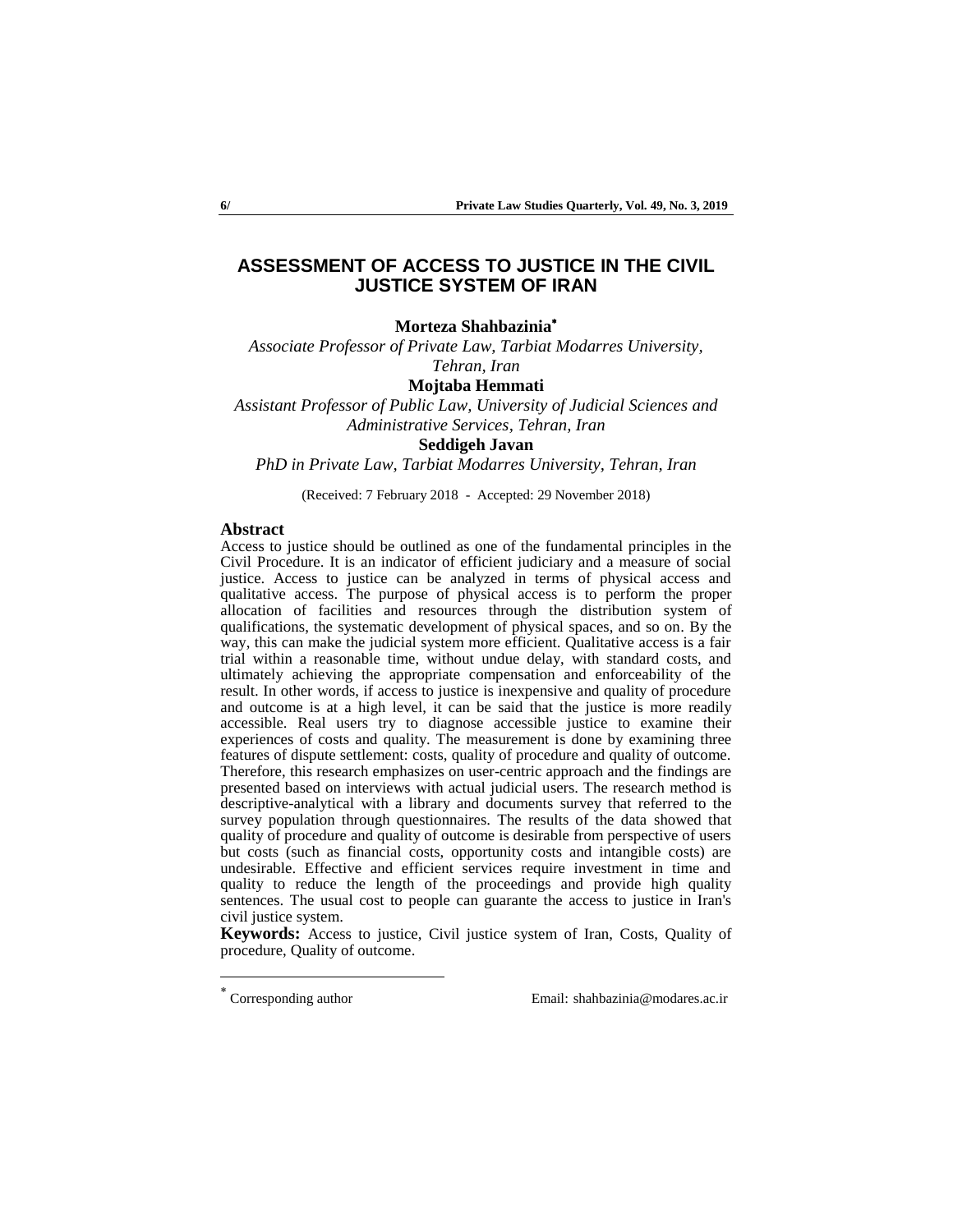# **RIGHT TO INFORMATION IN IRAN'S "INDUSTRIAL PROPERTY REGISTRATION SYSTEM"**

### **Nasrin Tabatabai Hesari**

*Assistant Professor of Law and Political Sciences, University of Tehran, Tehran, Iran*

(Received: 23 June 2018 - Accepted: 15 October 2018)

#### **Abstract**

The goal of any industrial property registration system is to provide a tool for "accurate information" and "protection". These two functions of the industrial property registration system are called "the right to information". Various systems exist in the initial stage of registration, as well as the recording of subsequent changes and transfers of industrial property rights which raises the questions: which one of these systems can better provide this right? And how much does Iran's industrial property registration system provide the "right to information"? In response to these questions, the present study, with a comparative and analytical approach, considers the two aspects of the right: "collecting information and facts" and "information retrieval". Thus, this can be concluded that the two systems of initial registration are "declarative" and "examination" systems. The aforementioned system can provide better access to information. If we accept the broad concept of registration, the right of access to information will be provided in secondary registration systems. Iran's registration system has provided the right to information on "gathering information and facts" by accepting the examination registration system at the initial registration stage and the impossibility system at the secondary registration stage. The second aspect of this right, "information retrieval" is provided in the law, but the issues of its implementation in the executive code are not well considered.

**Keywords:** Data recovery, Declarative registration system, Intellectual property law, Substantive examination registration system, Registration law, Transaction security.

<sup>\*</sup> Email: nasrintaba@ut.ac.ir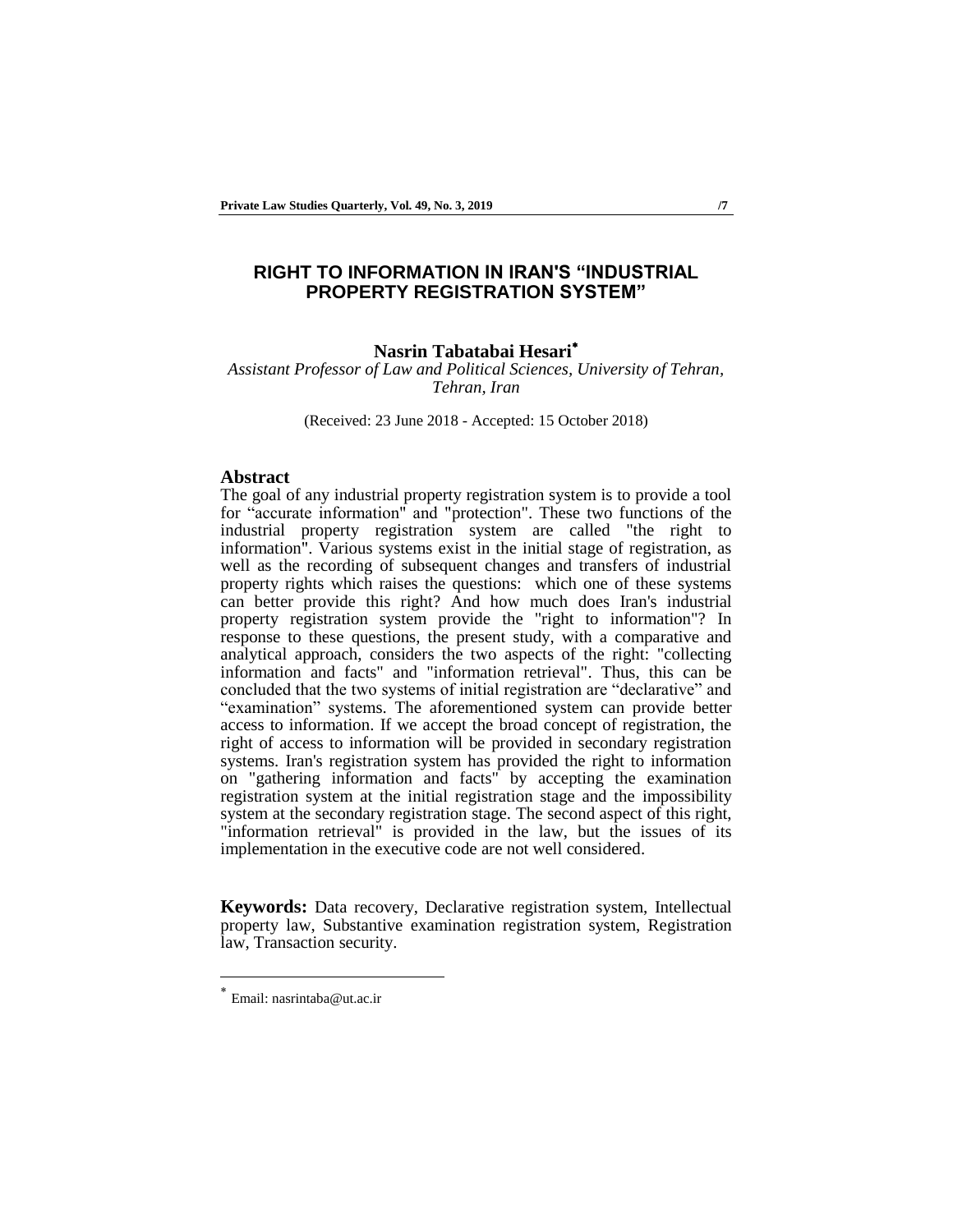# **A COMPARATIVE ANALYSIS OF CRYPTO-CURRENCIES IN THE LIGHT OF JURISPRUDENCE AND LAW**

# **Asghar Mahmoudi**

*Assistant Professor of Law, Payame Noor University, Tehran, Iran*

(Received: 1 October 2018 - Accepted: 22 July 2019)

#### **Abstract**

The entrance of crypto-currencies as the creature of information technology into the field of exchanges and the growing acceptance of them has led to a wide range of reactions from absolute prohibition to full permission. The present paper examines the crypto-currencies in the context of jurisprudence, law and comparative study to shed light on some of the ambiguities. Since these currencies are related to wealth, financial resources and generally the economy of the society, then their study in the context of individual jurisprudence and private law is not sufficient but it is necessary to analyze relevant issues in the light of public law and government jurisprudence. The present study, with the aforesaid approach and with regard to disadvantages and threats as well as advantages and opportunities of the currencies does not recommend the policy of absolute allowance or rejection. Instead, this study suggests that we can use the experience of other countries to establish the required policy and legislation. The application of different countries' approaches to the creation of a national crypto-currency under present international conditions can be useful for Iran to confront with restrictions or sanctions. It is better to determine necessary backing for this currency, such as oil and gas production, to make their investment and use more attractive and reliable.

**Keywords:** Crypto-currency, Money, Blockchain, Private law, Public law, Individual jurisprudence, Government jurisprudence.

<sup>\*</sup> Email: mahmoudilaw@yahoo.com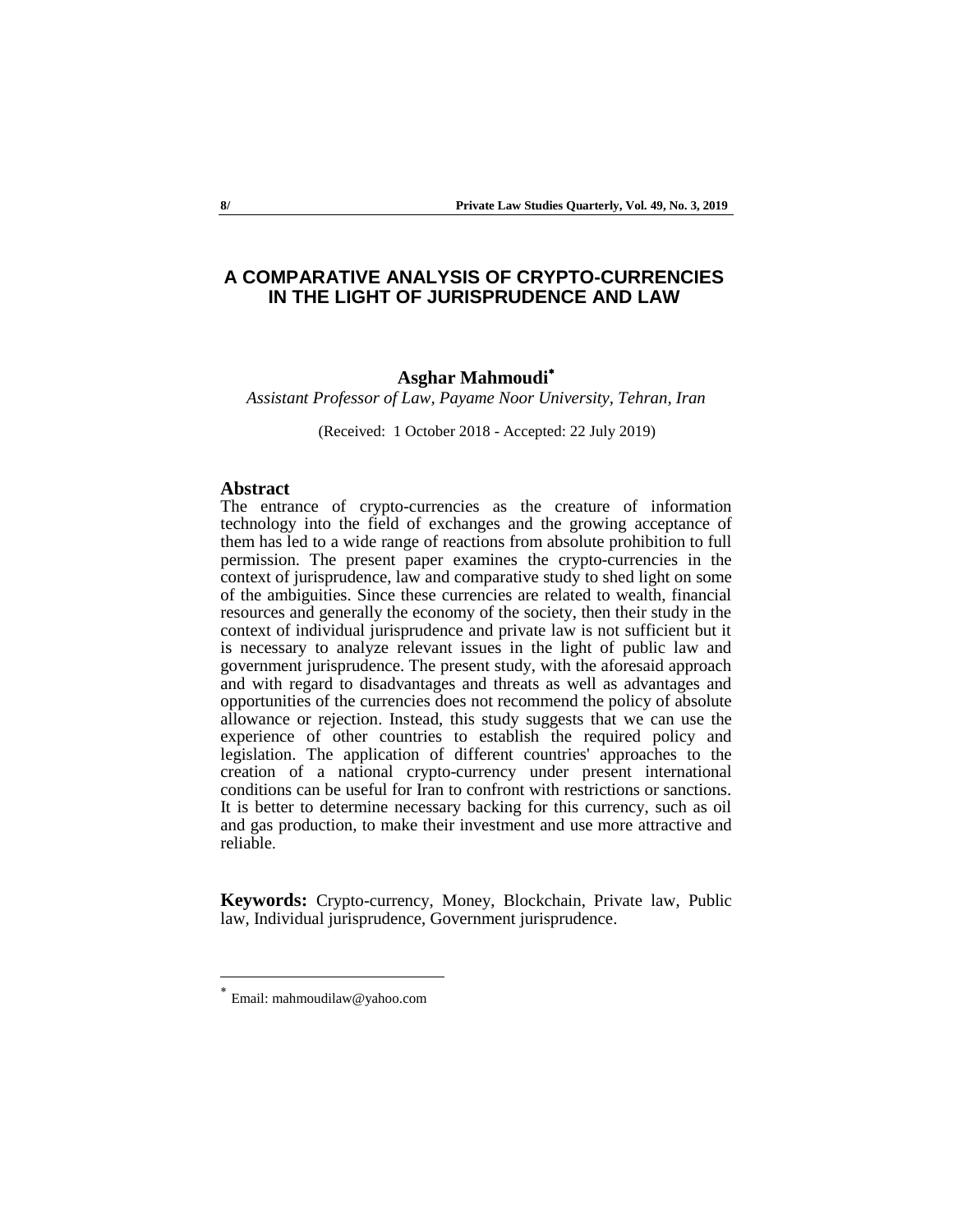# **THE RIGHT OF PUBLICITY**

### **Abbas Mirshekari**

*Assistant Professor of Private Law, University of Tehran, Tehran, Iran*

(Received: 3 December 2017 - Accepted: 29 October 2018)

#### **Abstract**

People are not always looking for loneliness; sometimes they are looking to use their identity to advertise a commercial product. Against this kind of utilization, they can receive an appropriate advantage. In the US legal system the term of "The Right of Publicity " is used to identify this right. Based on this right, the person has the right to use your identity, e.g., name, likeness, picture, voice, persona, etc., as it wants. It can be protected against the unauthorized commercial appropriation of an individual's identity. There is no unanimous approach to the right of publicity in the countries of the EU. However, legal writers in these countries are trying to use other institutions for support from the commercial value of a personality. Our legal system is the same.

**Keywords:** Damage, Identity, Image, Personality, Privacy.

<sup>\*</sup> Email: Mirshekariabbas1@ut.ac.ir